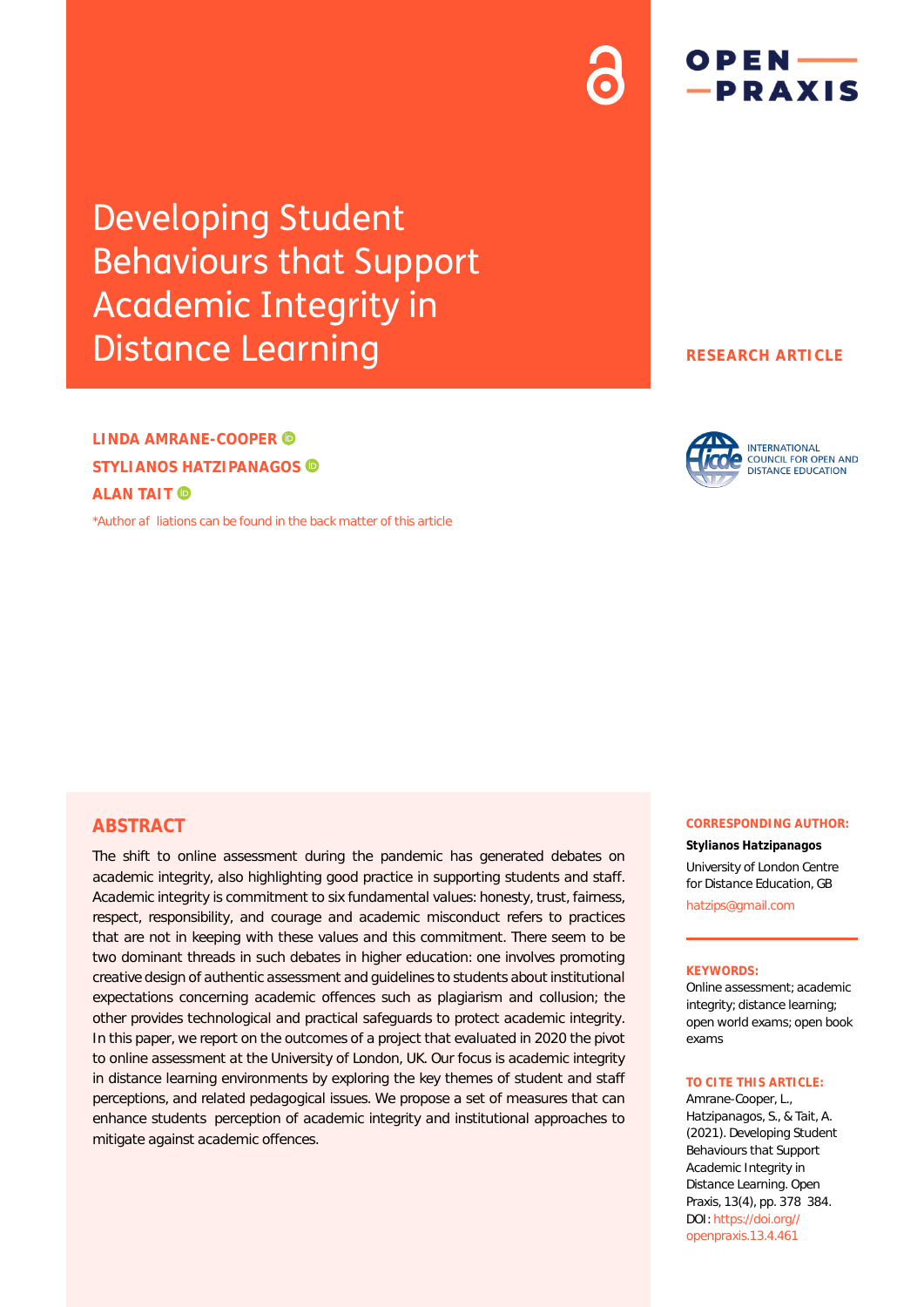This paper was presented at the *ICDE Virtual Global Conference Week 2021: Upskilling and upscaling for quality Open, Flexible and Distance Learning (OFDL)* during the week of 25 - 29 October 2021, and the contribution was preselected for publication in *Open Praxis*.

Amrane-Cooper et al. **379** *Open Praxis* DOI: 10.55982/ openpraxis.13.4.461

# **INTRODUCTION**

The shift to online assessment in higher education has generated debates on academic integrity [\(Farrell 2020\)](#page-6-1), also highlighting good practice in safeguarding the assessment process. Academic integrity is commitment, even in the face of adversity, to fundamental values: (1) honesty, (2) trust, (3) fairness, (4) respect, (5) responsibility, and (6) courage. Academic misconduct refers to practices that are not in alignment with these values and this commitment. Academic integrity is often referred to in a more specific context of supporting students to avoid academic misconduct ([QAA, 2020a](#page-6-2); [2020b](#page-6-3)). There seem to be two dominant threads in such debates which are far from complementary. One involves promoting creative design of assessment to support academic integrity by employing the fundamental assessment principles, i.e., authenticity, inclusivity, validity and reliability. It also involves clear guidelines to students about expectations of institutions around referencing, plagiarism and collusion. The other thread provides technological and practical safeguards to protect academic integrity such as online invigilation software (proctoring systems), text-matching software which identifies either similar or exact matches between submitted student work and other digital material, moderation of marking, and the use of mechanisms such as vivas to verify student academic work.

Research on academic offences has focused mainly on technical challenges, rather than ethical and social issues (the latter has been researched in more depth in traditional assessment methods, e.g., [Wright 2015](#page-6-4)). Some scholars seem to combine both threads above, by recommending online synchronous assessments as an alternative to traditional proctored examinations, while still maintaining the ability to manually authenticate ([Chao et al. 2012](#page-6-5)). In these assessments, different formats are designed to test different types of knowledge, e.g., quizzes are designed to test factual knowledge, practice to test procedural knowledge, essays to assess conceptual knowledge, and oral for metacognitive knowledge. Additional measures that have supported academic integrity involve offering a randomised access to multiple question banks or essay questions as a mechanism to reduce the propensity to cheat, by reducing the stakes through multiple delivery attempts [\(Sullivan 2016\)](#page-6-6).

Pre-pandemic, the delivery of online assessments and examinations was via options such as bring your-own-device models where laptops are brought to traditional lecture theatres or examination centres, the use of online invigilation software on personal devices in locations selected for online assessment or the use of prescribed devices in a classroom setting. The primary goal of each option has been to balance the authentication of students and maintain the integrity and value of achieving learning outcomes.

According to [Butler-Henderson and Crawford \(2020\)](#page-6-7), as institutions begin to provide higher learning flexibility to students with digital and blended offerings, there is a scholarly need to consider the efficacy of the examination delivery mode options. In the case of assessment via invigilated examinations, universities have been far slower to progress innovative solutions despite growing evidence that students prefer the flexibility and opportunities afforded by digitalising exams (ibid.).

With the onset of the pandemic, the options for the delivery of timed assessments narrowed significantly across the Globe. The paper explores the outcomes of a project at the University of London that evaluated the pivot to online assessment. Students at the University of London are distributed across over 180 countries, studying at a distance. During the Covid-19 pandemic, students had to move to online assessment in place of conventional examinations and approximately 110,000 exams events were impacted by closure of exam centres. The institutional assessments which were delivered online in 2020, had been prior to March 2020 designed as pen and paper fixed time examinations taken in local examination centres all over the world (the university's established examinations standard practice). In the pivot to online assessment, three overall types of online examination were used: proctored exams, fixed time unseen closed book style exams and unseen but open book exams with a longer response time. An 'open-book timed examination' is an assessment method designed to allow students to refer to either class notes and summaries or a 'memory aid', textbooks, or other approved material while answering questions under controlled conditions [\(Bristol Institute for Learning](#page-6-8)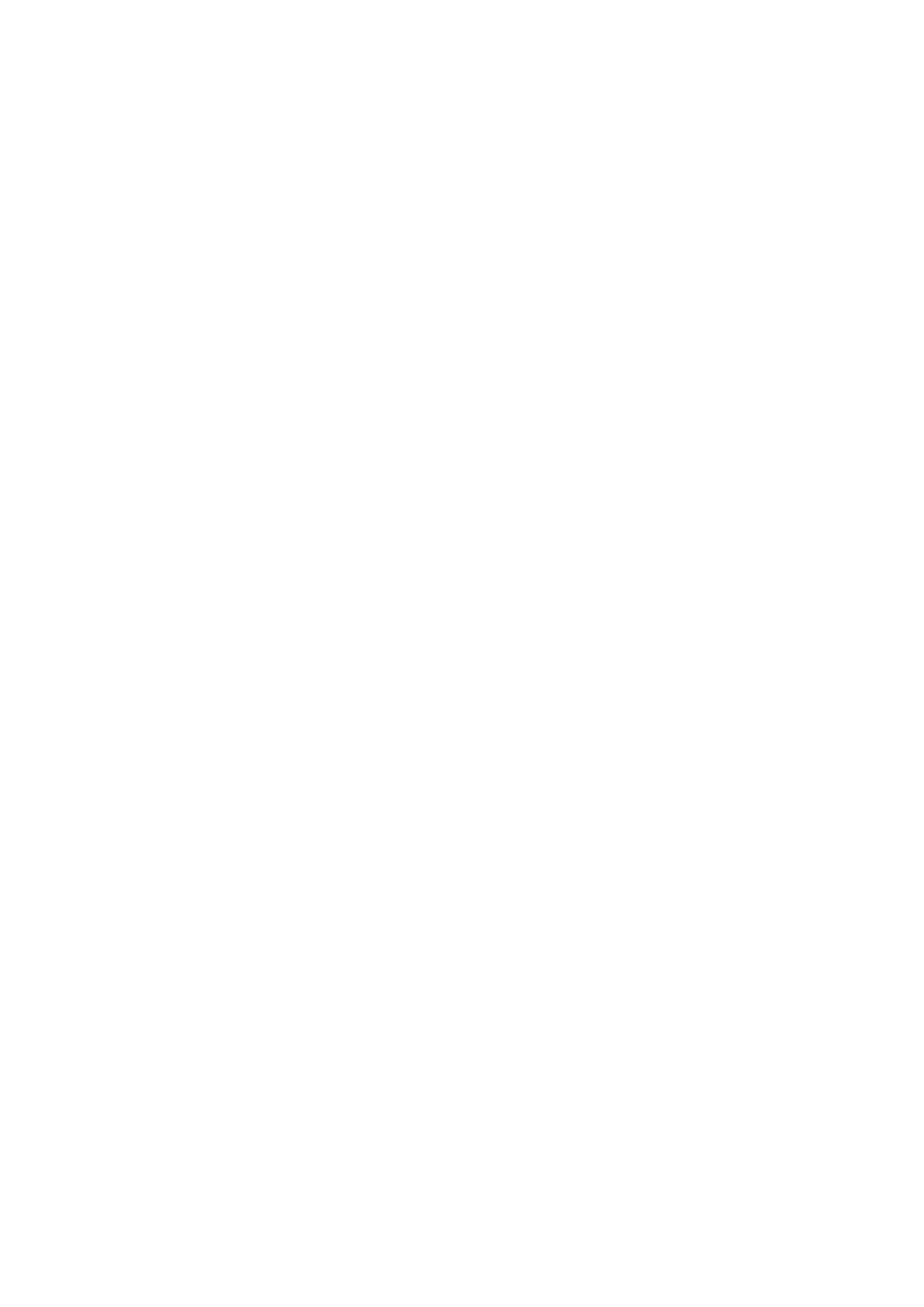were the group more likely to suggest it decreased risk (8%). Students receiving a medium submission period were significantly likely to believe online assessment increased risk.

### **ACADEMIC OFFENCES AND PLAGIARISM**

A random open sample of 1750 responses was thematically coded to understand students' experiences and perceptions. Of these responses, 3% suggested concerns with cheating or a lack of invigilation, and 3% indicated concerns with plagiarism. 4% of this coded sample suggested satisfaction with invigilation or a lack of cheating concerns. The findings are based only on the small sample of students who expressed concerns in this area and is not representative of the whole sample.

The open book exam format was thought to potentially encourage cheating by some students. In addition, some students were confused as to how they could use materials during their exam. They felt uncertain around what was permitted or not to avoid plagiarism and about an ethical code around cheating, which should be articulated, discussed and embraced by the students. Examples of comments illustrating these views were: "The University never actually made it clear what 'cheating' was…. A lot of my worry about these exams is that I don't know if my code of ethics is the same as other students".

Six interviewees reported cheating concerns in relation to students seeking help from either tutors or peers. Ultimately, students were concerned about how others' cheating would impact their grade. Many comments suggested a need for more invigilation, simply to address processes that should be in place. simply because there appeared to be a lack of processes in place to ease concerns.

## **RECOGNITION OF QUALIFICATIONS AND ACADEMIC OFFENCES**

Overall, students agreed that the recognition of their qualification would not be negatively affected by the online examinations as universities across the world responded to the pandemic by the pivot to online assessment and the requirement to embrace alternative forms of assessment. Open comments suggested that a minority of students recognised that the potential for increased cheating risks might negatively affect recognition of their qualification, or impact grades. A number of students stressed the need to maintain the credibility of their programme if online assessment were to continue and underlined the importance of making academic integrity a key issue in online examinations in order to retain credibility for their qualification. In this respect, it was agreed that continued reassurances around the security and invigilation process could be beneficial.

## **EXAMINERS' VIEWS**

A majority of examiners seemed to welcome the move to mark typed examination scripts, compared to handwritten scripts, as the latter tend to be more legible and easier to access. Over half (51%) of examiners said the move to online assessment helped students achieve higher academic standards in submitted work than previously.

We asked examiners to identify the top adjustments they would recommend the University makes for future online assessment to minimise academic offences. The dominant responses were for all exams to be converted into an open book format which beyond re-writing the content of the exams would make use of text-matching software during submission and for exams to be invigilated if necessary. The open text comments in the survey called for greater levels of (a) student training on academic integrity to avoid plagiarism and collusion and (b) staff training on identifying plagiarism. An area that was identified as requiring improvement if online assessment is used by the university in the future flagging of answers for possible plagiarism.

## **SUPPORTING INTEGRITY IN ONLINE EXAMS**

In addition to reflecting many natural situations, where professionals may have access and expected to use diverse reference sources, open book exams seem to support students avoiding academic misconduct. Developing assessment activities that allow students to demonstrate the application of their knowledge in relevant contexts can be effective in reducing collusion and cheating.

The major solutions to be worked towards the transition to online assessment include either an infrastructure with online invigilation software which controls identity and proctoring processes,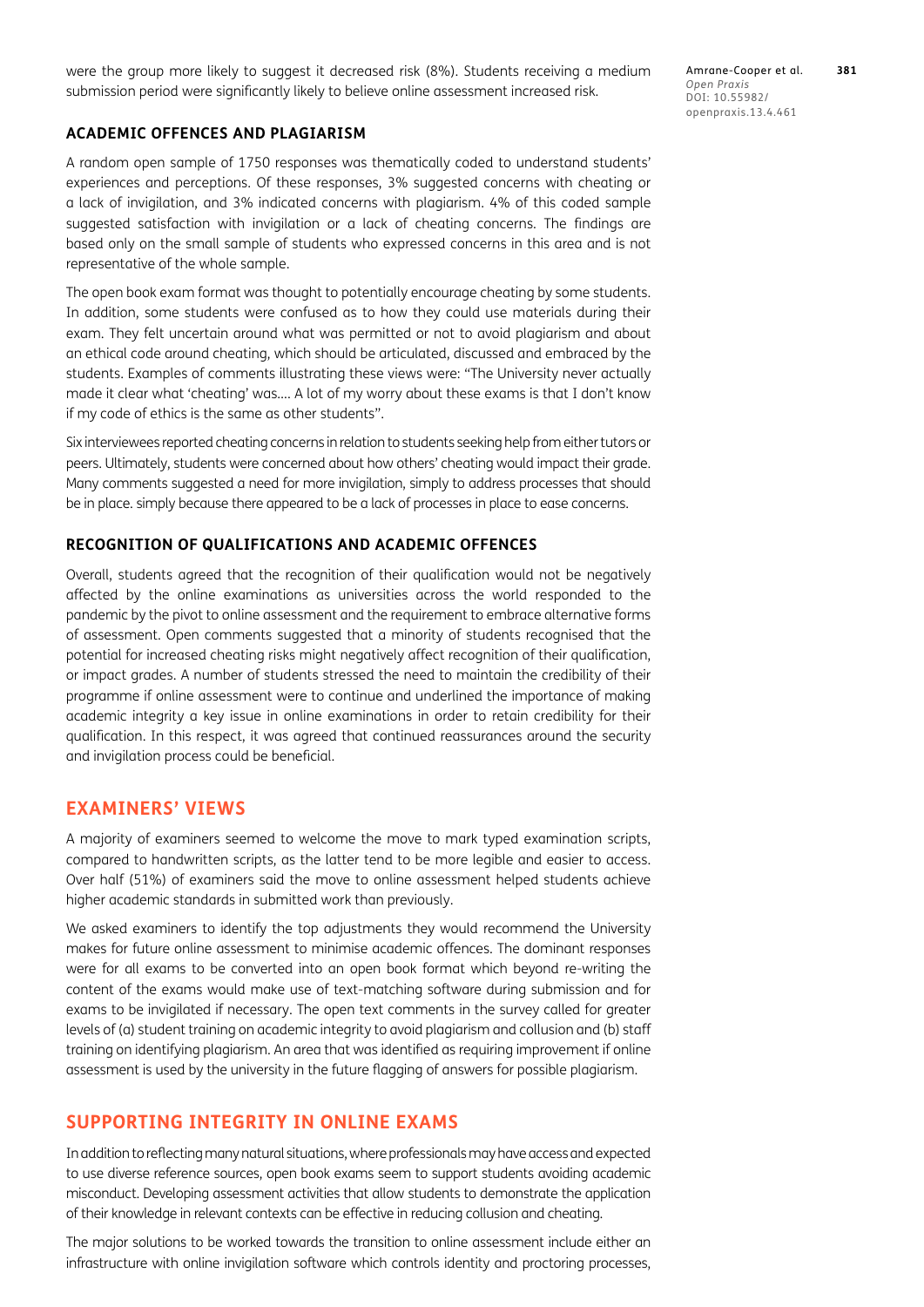along with communication and/or a partnership with programme teams in (re)-designing assessment to support academic integrity. The use of proctoring systems appears to receive a mixed reaction from students [\(De Santis et al. 2020\)](#page-6-9) and presents significant hurdles as far privacy and identity control are concerned. The adoption of open book exams has to take into account disciplinary differences, e.g., open book exams are more suitable in some subject areas than others, and professional accreditation regulation, in particular in disciplines such as Law and Accountancy.

Supporting students to understand the ways in which they should approach the inclusion or not of words and work, which is not their own, has been important in preparing them for online assessment. This includes redefining the regulations institutions have in place. For example, where an institution may have clear rules about the equipment and resources a student can take into an examination hall, rules for online assessments may include additionally the use of text-matching software for all submissions and requirements for clear signposting by the student to indicate where others' words are being quoted.

Online assessments over extended time-periods, for example, 24 hours or more, can be challenging for students with little experience of this format. Some students in our study indicated that they needed guidance on to how utilise this time effectively. To support this, a variety of innovative resources and adaptations to the assessments were introduced. For example, using word counts per question or per exam give an indication of expectations and resources that help students to develop approaches to time-management, concept-mapping and managing wellbeing during assessment are useful student supports.

Clear communication, particularly around academic integrity expectations is required. It is useful to illustrate how academic integrity is maintained for example by using interactive quizzes, providing opportunities for question and answers about online assessment, and providing practice opportunities. Giving students an opportunity to try out the digital system as well as examples of the new assessment question types are important in scaffolding student opportunities for success and to reduce stress. Having helplines and enquiry systems and backup routes to submit work before during and after the assessment is important as students may face technical issues including electrical outages or loss of WIFI.

[Table 1](#page-4-0) presents a summary of actions taken by the university in response to the recommendations of the project on the evaluation of online timed assessments to support academic integrity.

<span id="page-4-0"></span>

| <b>RECOMMENDATIONS FROM EVALUATION</b>                                                                                                                                                                                     | <b>ACTIONS TO SUPPORT ACADEMIC INTEGRITY</b>                                                                                                                                                                                                            | <b>Table 1</b> Actions taken to<br>support academic integrity. |
|----------------------------------------------------------------------------------------------------------------------------------------------------------------------------------------------------------------------------|---------------------------------------------------------------------------------------------------------------------------------------------------------------------------------------------------------------------------------------------------------|----------------------------------------------------------------|
| Communication strategy is agreed early and a<br>detailed and coordinated communications plan<br>is developed which includes timely and relevant<br>information for students, examiners and other<br>internal stakeholders. | Communications were coordinated with programme<br>teams to provide a timely, accurate and clear<br>communication communications approach.                                                                                                               |                                                                |
|                                                                                                                                                                                                                            | Students who requested special exam arrangements<br>had separate communications and adjustments to<br>timelines for submission were facilitated.                                                                                                        |                                                                |
| A review into best practice of how students are<br>inducted into the online examinations process is<br>carried out and shared with Programme Directors.                                                                    | A short course for students has been developed<br>covering referencing requirements, a quiz on<br>plagiarism, a quiz on what Turnitin can do, and<br>how it is used. Complemented with wellbeing and<br>support for students preparing for assessments. |                                                                |
|                                                                                                                                                                                                                            | Student experience communications directed<br>students to the course.                                                                                                                                                                                   |                                                                |
| Students and training resources are developed.<br>The use of webinars as a vehicle for delivering this<br>training should be maximised.                                                                                    | Considerable and careful redevelopment of the<br>General Regulations, Admissions Notices and other<br>information that is student focused took place. This<br>included programme specific communication in<br>additional to general communication.      |                                                                |
|                                                                                                                                                                                                                            | Programme specific videos produced by several<br>programme teams and webinars used with students.<br>Virtual Learning Environment (VLE) drop in and Q&A<br>sessions were run by programme teams.                                                        |                                                                |
|                                                                                                                                                                                                                            | A short course was developed to support student<br>use of speech to text/text to speech software (this<br>is relevant for some students with special exam<br>arrangements, but also for the wider student<br>population).                               |                                                                |

Amrane-Cooper et al. **382** *Open Praxis* DOI: 10.55982/ openpraxis.13.4.461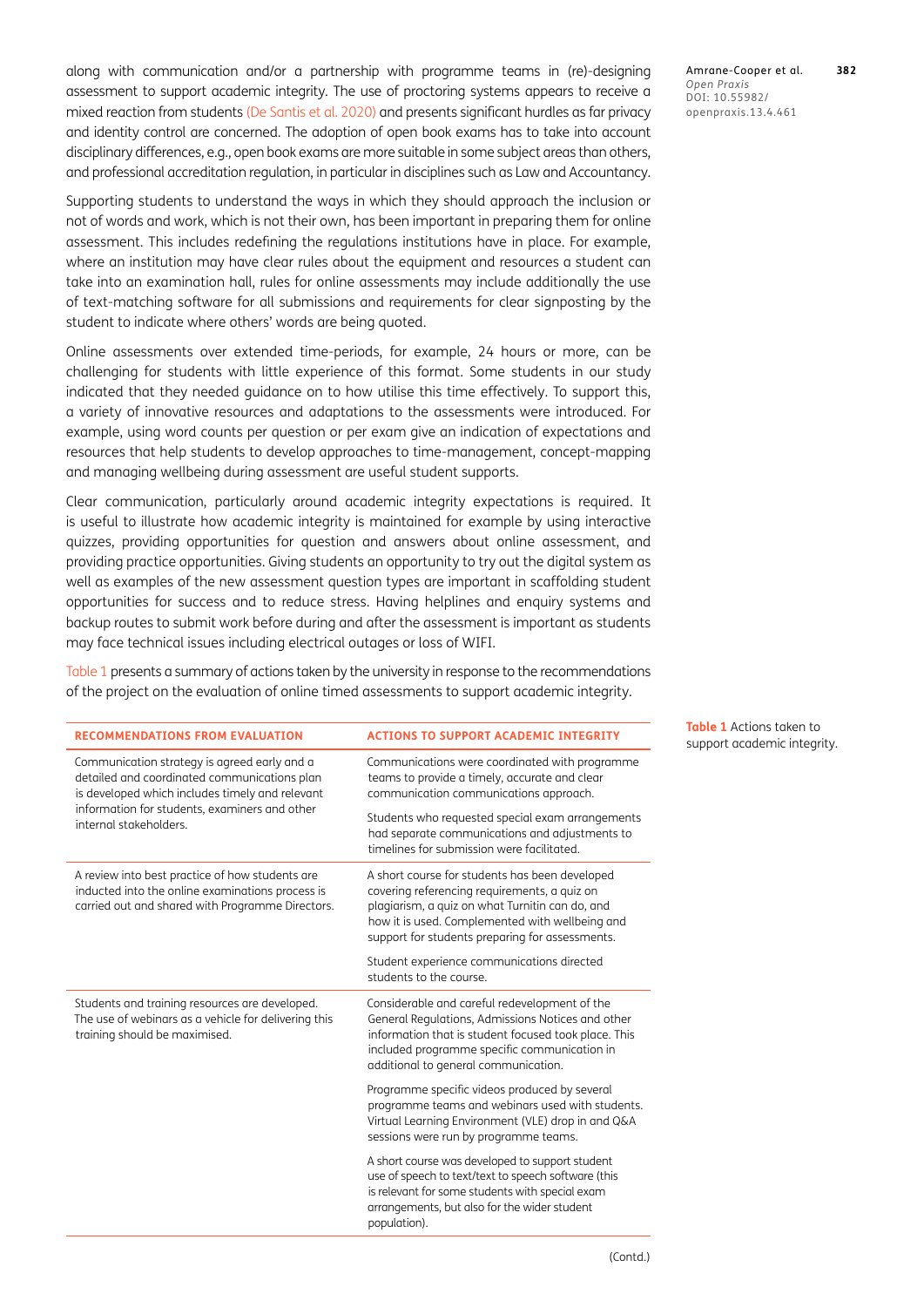| <b>RECOMMENDATIONS FROM EVALUATION</b>                                                                                                                                                                                                                                                                                                                                                                                                                   | <b>ACTIONS TO SUPPORT ACADEMIC INTEGRITY</b>                                                                                                                                                                                                                                                                                                                                                                       |  |
|----------------------------------------------------------------------------------------------------------------------------------------------------------------------------------------------------------------------------------------------------------------------------------------------------------------------------------------------------------------------------------------------------------------------------------------------------------|--------------------------------------------------------------------------------------------------------------------------------------------------------------------------------------------------------------------------------------------------------------------------------------------------------------------------------------------------------------------------------------------------------------------|--|
| Identification of examination format and mode:<br>a. Will the exam be fixed time or open world/<br>course work?<br>Will the exam be invigilated?<br>b.<br>Will both exam centre and online exam for the<br>c.<br>same course/module be possible?<br>Do the choices $a - c$ meet regulatory/<br>d.<br>professional body requirements?<br>In what way will the examination format change<br>e.<br>(for example shorter exams, fewer questions,<br>$MCQS$ ? | Wide range of approaches were identified from short,<br>fixed times (1 hour) to longer timing (24 hours) and<br>in some instances assessment available for 24 hours,<br>however students were given a fixed time (e.g., 3<br>hours) from opening of the assessment.<br>Open book/open world format was established.                                                                                                |  |
| For those examinations requiring invigilation the<br>institution engages online examination software that<br>assures examinee identity and examination proctoring.                                                                                                                                                                                                                                                                                       | No proctoring was used in summer 2021. All online<br>timed assessments were delivered on the VLE.                                                                                                                                                                                                                                                                                                                  |  |
| The institution reviews online marking platform to be<br>used and considers the examiner voice in designing<br>the marking process, including an online induction<br>for examiners, and at minimum a 'getting started<br>with online exams' pack of information.                                                                                                                                                                                         | Extensive work was undertaken to ensure a more<br>efficient and user-friendly examiner experience.<br>Guidance documentation for examiners, to help<br>them on the VLE, was re-designed to enable much<br>easier navigation and included a 'quick guide' for<br>each individual programme.<br>Training materials for Examiners were developed - to<br>support understanding of how to use Turnitin for<br>example. |  |
| Professional development on assessment design<br>to support academic integrity, is offered through<br>professional development.                                                                                                                                                                                                                                                                                                                          | On-going.<br>In addition, a resource for examiners on how to use<br>Turnitin was developed.                                                                                                                                                                                                                                                                                                                        |  |
| Continue to work with international regulators in<br>understanding local expectations and requirements<br>regarding face to face or online assessments.                                                                                                                                                                                                                                                                                                  | On-going.                                                                                                                                                                                                                                                                                                                                                                                                          |  |

Amrane-Cooper et al. **383** *Open Praxis* DOI: 10.55982/ penpraxis.13.4.461

## **CONCLUSIONS**

In conclusion, our investigation gathered data to assess the success of alternative assessments and the future of assessment in distance learning environments, particularly where online exams are employed to assess student learning. The move to online assessment instigated an urgent review of assessment practices in distance learning environments. In these environments the standard practice before the pandemic i.e., invigilated unseen exams that were the mainstay of distance learning providers, needed urgent measures so that students did not get disadvantaged in the unprecedented circumstances of the pandemic.

Our evidence indicated that the transition to online assessment has facilitated changes and innovative practice in approaches to assessment because of the increased use of online exams. This has implications for how institutions approach academic integrity in assessment practice going forward. The move to online assessment requires:

- **(a).** A significant re-design of assessments so that they are fit for purpose to address the needs of students in an online environment. As far academic integrity is concerned, there has been a significant push towards open book exams, as they offer significant benefits in helping students to avoid academic misconduct.
- **(b).** Preparing students to participate in online assessment involves innovations by developing online exams behaviours to avoid plagiarism and collusion. This includes training resources and induction of students into online assessment, both from the technological and pedagogical point of view.
- **(c).** Developing approaches for students to work with assessments in a wider range of timeframes and formats than traditional fixed time examinations in exam centres. This should include time management skills and ability to work effectively within a given timeframe.

The introduction of alternative forms of assessment created opportunities to redesign assessment and institutional frameworks within which students succeed and progress. Positive attitudes to online assessment are highly likely to increase in the future worldwide as network infrastructure improves along with student and staff confidence in virtual working. Higher education institutions are presented with the opportunity to move examinations online